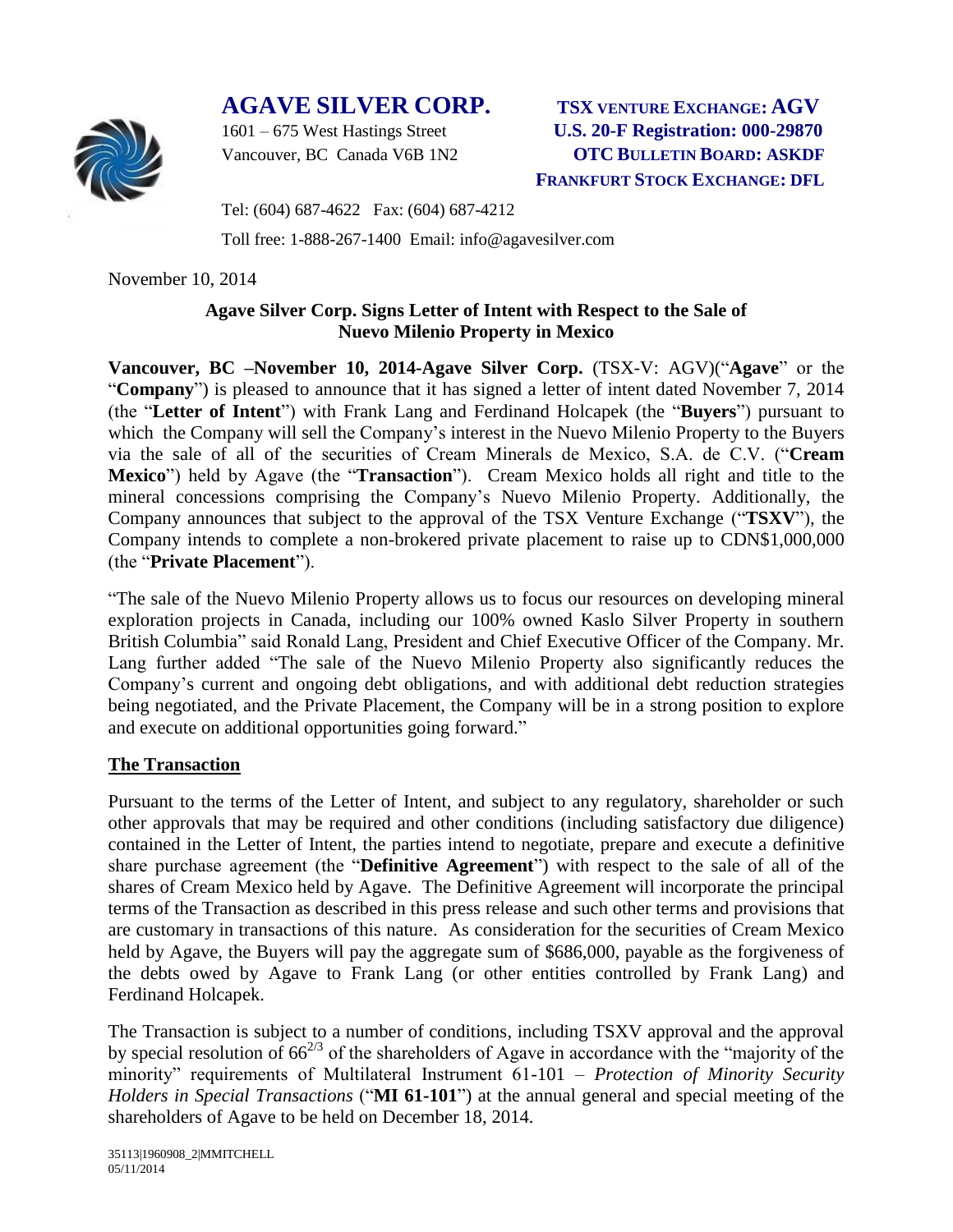As the Transaction is a related party transaction (as such term is defined in MI 61-101), the Transaction is exempt from the formal valuation requirement of MI 61-101 as the Company's securities are not listed on certain specified stock exchanges.

The Transaction is expected to close on or before the fifth day following the date of removal of the last of the conditions in the Definitive Agreement, which the parties expect to be no later than 5:00 pm (Vancouver time) on December 23, 2014. There can be no assurance that the Transaction will be completed as proposed or at all. If the Transaction is not completed, the Board of Directors of the Company will consider all other potential options available to it.

## **Private Placement**

In connection with the Transaction, the Company intends on completing the Private Placement, subject to TSXV approval. The Private Placement is expected to consist of the issuance of up to 20,000,000 common shares of Agave at a price of \$0.05 per common share. Net proceeds of the Private Placement will be used to fund the development of the Company's existing Canadian projects, potential acquisitions of additional Canadian projects and general working capital for the Company.

Agave is a silver-gold exploration company. To learn more about Agave Silver please click here [http://www.agavesilver.com](http://www.agavesilver.com/)

On behalf of the board of Agave Silver Corp.

**Ronald M. Lang** President & CEO

For Investor Relations please call: Rob Paul at 604-817-6010 or Ron Lang at 604-558-3908.

Tel: (604) 687-4622 Fax: (604) 687-4212 Toll Free: 1-888-267-1400 Email: [info@agavesilver.com](mailto:info@agavesilver.com)

*Neither the TSX Venture Exchange nor its Regulation Services Provider (as that term is defined in the policies of the TSX Venture Exchange) accepts responsibility for the adequacy or accuracy of this release.*

## *Forward-Looking Information*

*This news release contains "forward-looking information" and "forward-looking statements" (collectively, "forward-looking information") within the meaning of applicable securities laws. Forward-looking information is generally identifiable by use of the words "believes," "may," "plans," "will," "anticipates," "intends," "could", "estimates", "expects", "forecasts", "projects" and similar expressions, and the negative of such expressions. Forward-looking information in this news release include statements about the Transaction and the Private Placement. In connection with the forward-looking information contained in this news release, the Company has made numerous assumptions, regarding, among other things, the assumption that the Company will complete the Transaction and the Private Placement and the receipt of necessary shareholder and regulatory approvals. While the Company considers these assumptions to be reasonable, these assumptions are inherently subject to significant uncertainties and contingencies. In addition, there are known and unknown risk factors which*